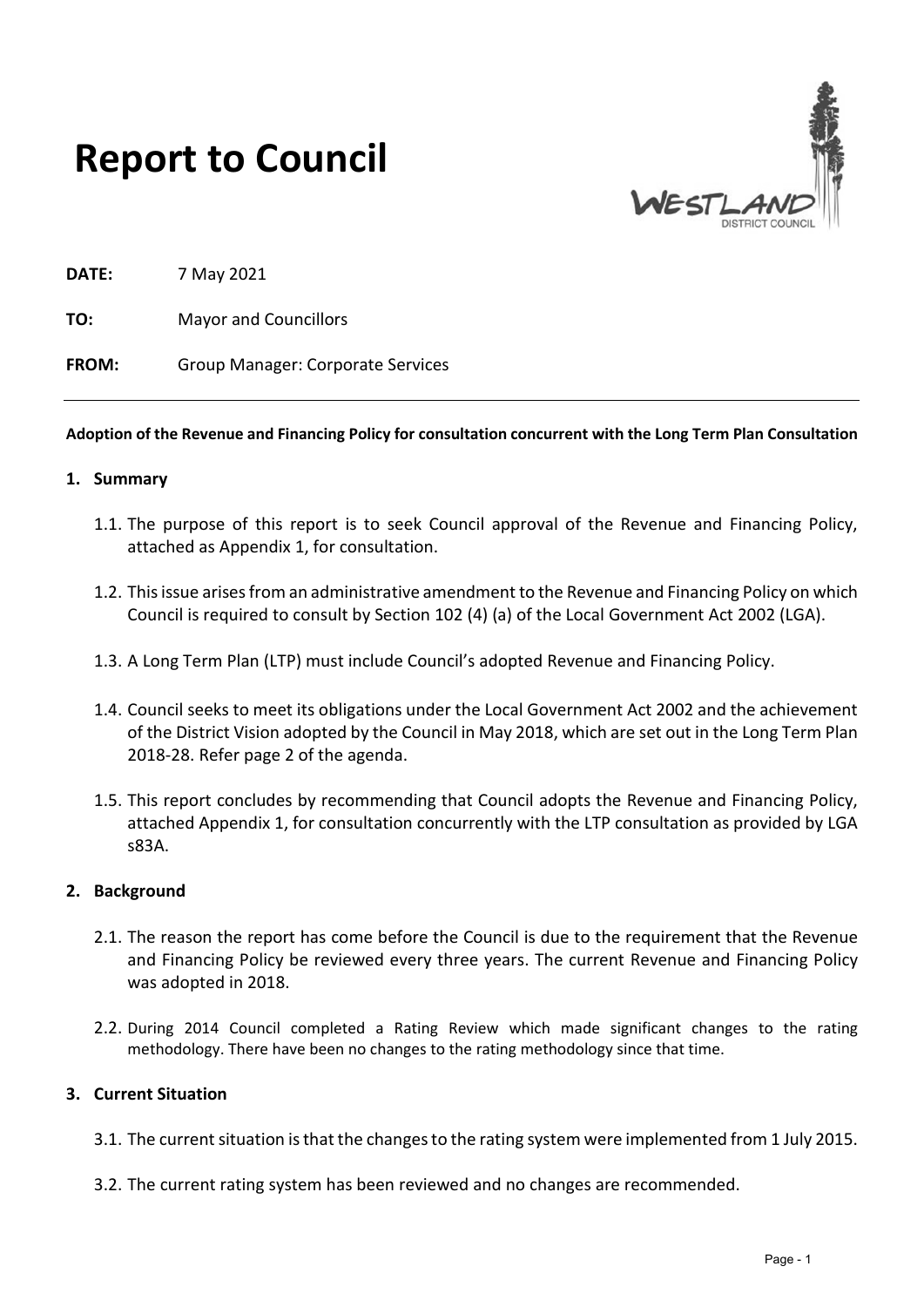- 3.3. The only changes to the Revenue and Financing Policy are minor and include amending the references to the activity groups to reflect updated names.
- 3.4. The Revenue and Financing Policy outlines the sources of funds and how those sources will be used by Council. The policy gives effect to the decisions from the Rating Review and provides for the lawful collection and use of all funding sources.
- 3.5. The Revenue and Financing Policy is supported by the Funding Needs Analysis, Rating Policy and Funding Impact Statement.
- 3.6. The policy has been reviewed by Audit New Zealand.

# **4. Options**

- 4.1. Option 1: Adopt the policy, attached as Appendix 1, for consultation.
- 4.2. Option 2: Adopt a modified policy.
- 4.3. Option 3: Reject the policy.

## **5. Risk Analysis**

5.1. Risk has been considered and risk has been identified if Council choose to reject the proposal to adopt the documents or adopt the documents with modifications, that Council might not be able to adopt the final LTP within the required timeframe, and will not meet the legislative requirements.

# **6. Health and Safety**

6.1. Health and Safety has been considered and no items have been identified.

# **7. Significance and Engagement**

- 7.1. The level of significance has been assessed as high as the Revenue and Financing Policy defines the methods by which Council will fund its activities and thus the application of rates.
- 7.2. Public consultation is considered necessary.
- 7.3. Changes to the Revenue and Financing Policy require public consultation, applying the principles of LGA Section 82. As a s82 consultation, Council must make the following available:
	- 7.3.1. The proposal (being the Revenue and Financing Policy attached as Appendix 1).
	- 7.3.2. The reasons for the proposal; being the policy is updated as a consequence of administrative changes within the policy. There are no other changes to the Revenue and Financing Policy.
- 7.4. It is proposed that the consultation takes place concurrently with the LTP consultation; as it is efficient to do so and would ensure that ratepayers are informed of all interdependent issues at the same time.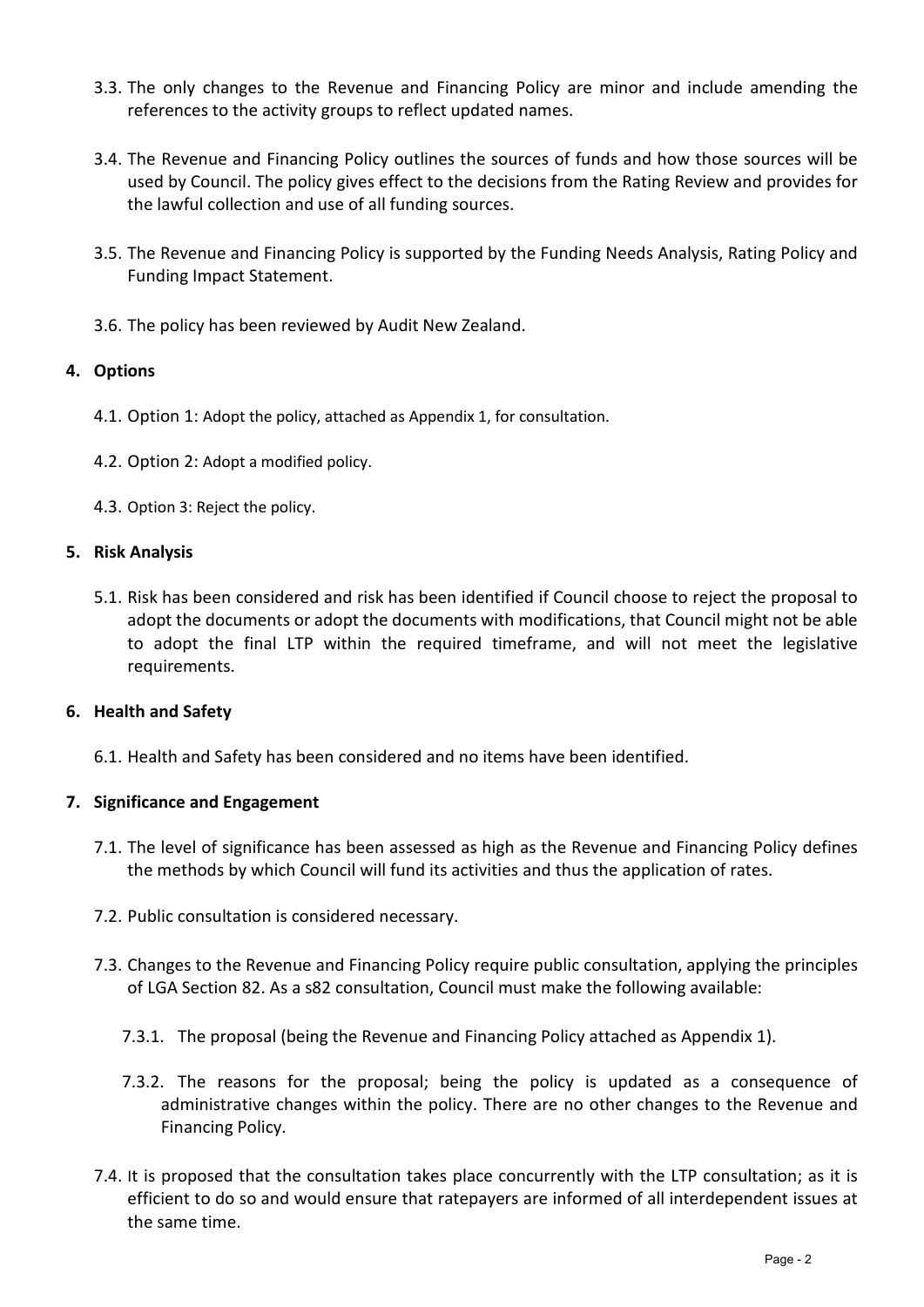# **8. Assessment of Options (including Financial Considerations)**

- 8.1. Option 1 Adopt the policy, attached as Appendix 1, for consultation. The changes are administrative only and reflect the current rating system. The changes are administrative only and reflect the current rating system.
- 8.2. There are no financial implications to this option**.**
- 8.3. Option 2: Adopt a modified policy. Minor modifications may be possible, however due to the complex nature of the policy it may not be wise to make ad-hoc changes at this time. Changes can be made following the consultation. Changes cannot be inconsistent with current Rating System without further consultation.
- 8.4. There are no financial implications to this option**.**
- 8.5. Option 3: Reject the policy. If Council reject the policy, it must revisit principles it previously determined and develop a new policy. If Council reject the proposal it cannot be completed and resolved before the LTP is adopted in June 2021, it will require a LTP amendment and separate consultation during 2021/2022.
- 8.6. There would be a financial implication to this option further audit work would be required and Audit NZ would charge for their time and this would increase the cost of the audit process.

## **9. Preferred Option(s) and Reasons**

- 9.1. The preferred option is Option 1; adopt the proposal.
- 9.2. The reason that Option 1 has been identified as the preferred option is that it reflects the decisions from the current Rating System in a legally compliant form.

## **10. Recommendation(s)**

- 10.1.That the report be received.
- 10.2.That Council adopts the Revenue and Financing Policy, attached Appendix 1, for consultation concurrently with the Long Term Plan consultation as provided by LGA s83A.

# **Lesley Crichton Group Manager: Corporate Services**

**Appendix 1:** Revenue and Financing Policy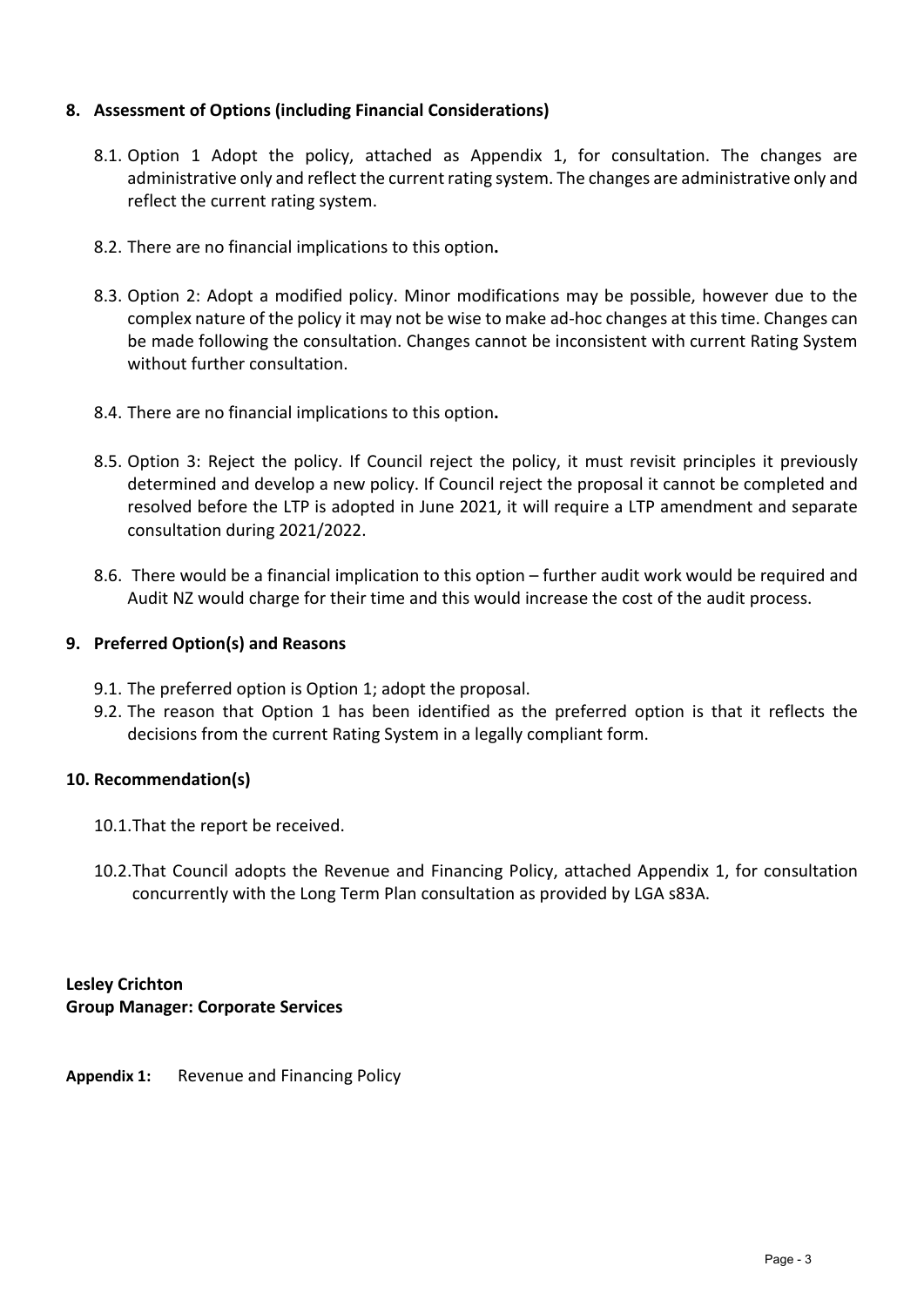# Revenue and Financing Policy

# **Introduction**

This policy outlines the choices Council has made about the appropriate funding of operational and capital expenditure from the sources<sup>1</sup> of funds listed in the Local Government Act 2002 (LGA). The policy also shows how Council has complied with section  $101(3)^2$ . The comprehensive section 101(3) analysis is separately documented in the Funding Needs Analysis.

Determining the appropriate way to fund Council activities is complex. It is a process that takes account of many variables including, but not limited to, the following matters:

- Legal
- Social
- Competition
- Affordability
- Impact of change
- **•** Efficiency
- Equity
- Cost
- Intergenerational equity
- Transparency
- Accountability
- **•** Business
- Strategic Alignment
- Benefit

In determining the appropriate Revenue and Financing Policy, Council plans to meet the current and future needs of communities for good-quality local infrastructure, local public services, and performance of regulatory functions in a way that is most costeffective for households and businesses.

# Funding Principles

Council has determined the following basic principles to guide the appropriate use of funding sources.

 User charges are preferred when a private benefit can be identified and it is efficient to collect the revenue.

- Each generation of ratepayers should pay for the services they receive, and borrowing can assist to achieve this outcome.
- Capital expenditure to replace assets that reach their projected economic life is firstly funded from asset renewal reserves built up over time by funding depreciation, rates or borrowing.
- Capital expenditure to upgrade or build new assets is funded firstly from other sources (e.g. subsidies, grants, fundraising, financial contributions) and then borrowing.

Complying with these principles can at times be challenging. The Council must apply judgment in assessing many options to determine appropriateness in its development of budgets or acquisition of assets and the choice of funding sources to implement these.

# Related Policies

The Development and Financial Contributions Policy provides further analysis, as required by section 106(2)(c). This explains why Council has chosen to use financial contributions but not development contributions to fund the capital expenditure needed to meet increased demand for community infrastructure.

The Westland District Plan determines those matters that financial contributions are required under the Resource Management Act 2001.

The Liability Management Policy places restrictions on the use of borrowing as a funding source.

The Investment Policy places conditions on how surplus funds should be invested, the reasons for holding investments, the type of investments that may be held, and how they might be used as a source of funds.

The Rating Policy, sits with the Funding Impact Statement, and further clarifies the funding

External subsidies, grants and other revenue options are fully explored prior to rates being used.

 $1$  The sources of funds are listed in section 103(2).

 $2$  All legislative references are to the Local Government Act 2002 unless otherwise stated.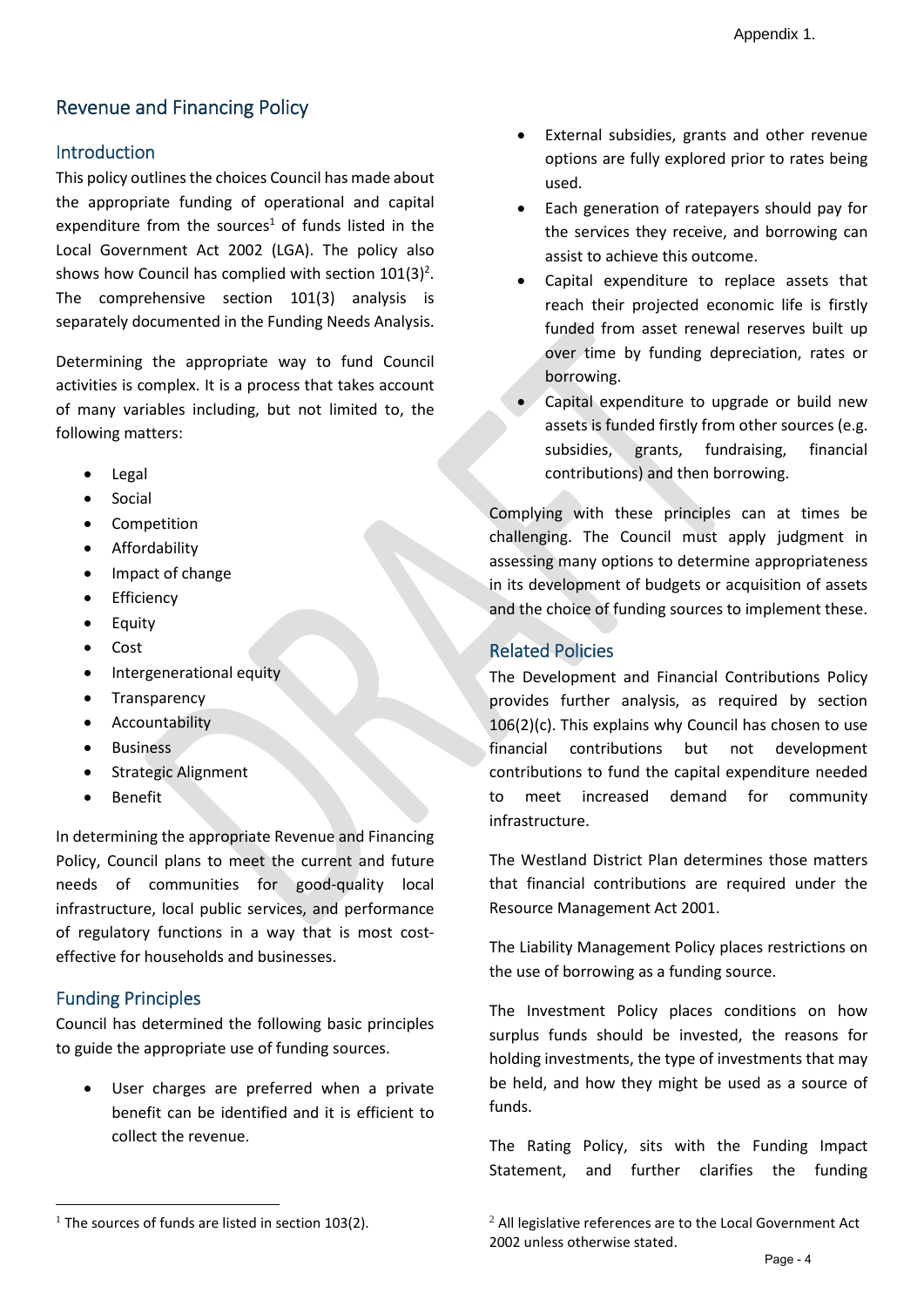requirements of Council by documenting matters not included in the Funding Impact Statement, rates resolution or this policy. It includes the allocation of activity rates requirements to different rate types, detailed definitions and maps for rating areas.

The Funding Impact Statement is included in each Long-term Plan and Annual Plan as required by clauses 15 or 20 of schedule 10. This statement shows the basis for the rates calculation for the following year.

Together the above documents form the necessary components to lawfully charge under the LGA for the revenue requirements of Council. Council must also comply with other legislation in regard to the setting of some fees and charges and the Local Government (Rating) Act 2002 for the setting of rates.

## Previous reviews

In 2004/14 Council prepared its first Long Term Council Community Plan (later to be named the Long Term Plan). A requirement of the plan was to every three years review and consult on the Revenue and Financing Policy. The Funding Needs Analysis was incorporated in its entirety in these previous Revenue and Financing Policies, but is now separated, to enhance clarity of the separate requirements of the parts of the Act.

At each review Council has considered particular activities that may need re-analysis and made incremental changes. Council changed the rating system to a capital value rating system in 2015 to better reflect the use of land. There have been no significant changes to this system.

## Funding Sources for Operating Costs

Operating costs are the day-to-day spending that maintains the services delivered by Council. This includes contributions to the wear and tear on assets used (depreciation), interest charged on borrowing for capital projects and corporate overheads.

Council must consider the funding of each activity in a way that relates exclusively to that activity. Some activities may be best funded by user charges, such as swimming pool admission fees, others with targeted rates, such as a water rate, and others from the general rate, such as road maintenance. Distinct funding enables ratepayers or payers of other charges to assess more readily whether or not the cost of the service provided to them, either directly or indirectly,

represents good value. They can also more easily determine how much money is being raised for the service and spent on the service, which promotes transparency and accountability. The funding sources for operating costs include:

#### User charges

User charges are used for services where there is a benefit to an individual or group. Users charges is a broad group of revenue charged directly to an individual or entity. It includes:

- Entry fees
- Service charges
- **Hire**
- Rent, lease, licenses for land and buildings
- $\bullet$  Permits
- Regulatory charges
- Fines and penalties
- Connection fees
- **•** Disposal fees
- Deposits
- Private works
- Memberships
- Planning and consent fees
- Statutory charges
- Retail sales

The price of the service is based on a number of factors, including:

- The cost of providing the service.
- The estimate of the users' private benefit from using the service.
- The impact of cost to encourage/discourage behaviours.
- The impact of cost on demand for the service.
- Market pricing, including comparability with other councils.
- The impact of rates subsidies if competing with local businesses.
- Cost and efficiency of collection mechanisms.
- The impact of affordability on users.
- Statutory limits.
- Other matters as determined by Council.

Council's ability to charge user charges is limited by the powers conferred to it by many statutes and regulations. As a general rule fees for statutory functions should be set at no more than the cost of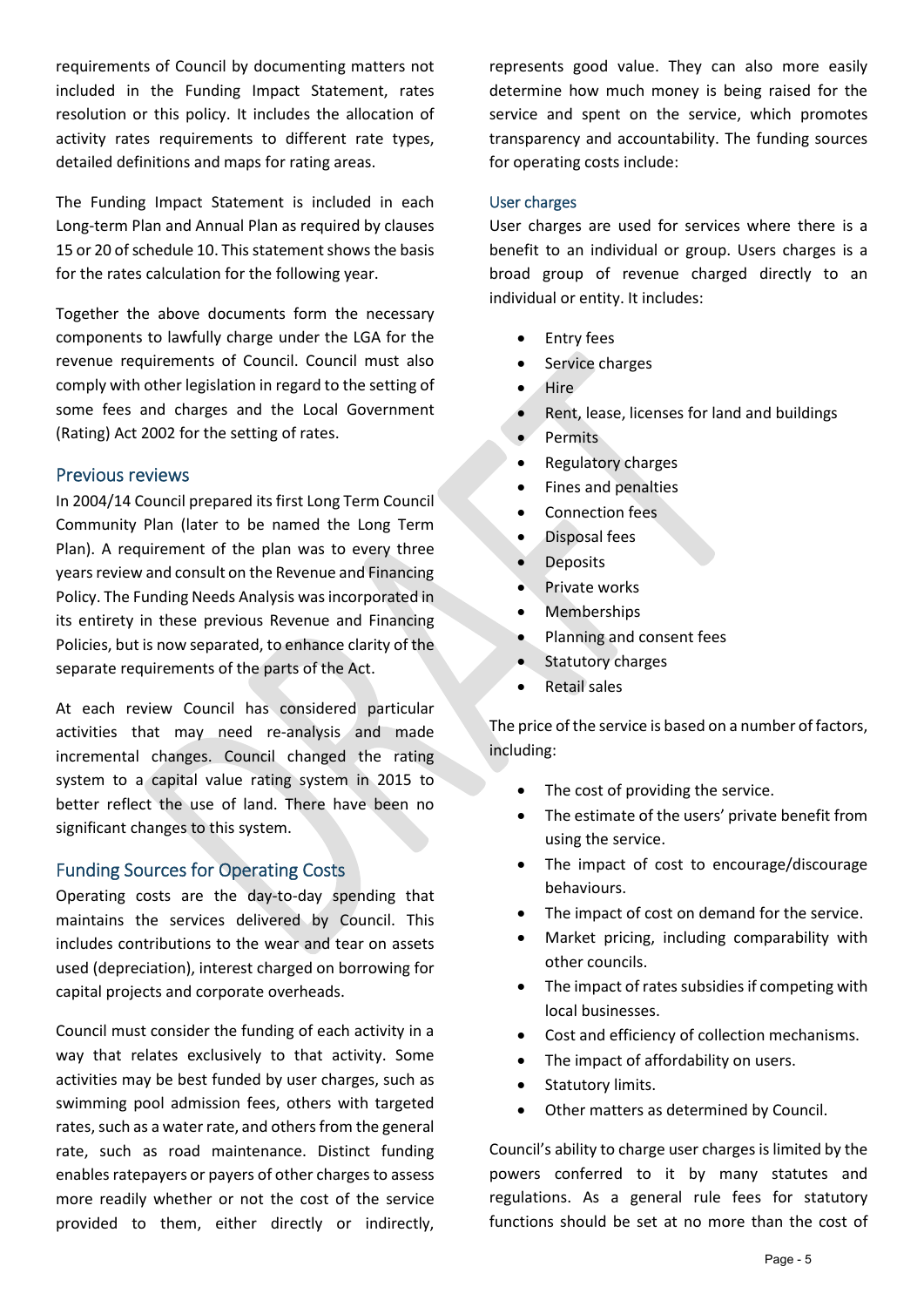providing the service. In some cases legislation sets the fees at a level that is below cost and in other cases, where provided by legislation (e.g. Waste Minimisation Act 2008) Council may set fees at greater than the cost of providing the service. Council considers it appropriate to incorporate overhead charges in the determination of the cost of providing a service.

Where Council is charging for the sale of goods or services not required by statue, Council's preference is to charge a market price, having regard to the powers conferred by section 12. This includes leases, rents and licenses for land and buildings.

Fees and charges may be set by Council at any time and are reviewed by Council annually. A list of regular fees and charges is maintained on Council's website.

User charges revenue is allocated to the activity which generates the revenue.

#### Grants, sponsorship, subsidies and other revenue

Grants, sponsorship and subsidies are used where they are available. Many of these items are regular and predictable and therefore can be budgeted. Some items of other revenue are unexpected or unpredictable and may not be able to be prudently budgeted (e.g. reparation payments, Civil defence and other reimbursements, legal settlements and insurance pay-outs)

Council expects to continue receiving substantial subsidies for road maintenance from government or its agencies.

#### Investment revenue

Council has an Investment Policy which determines the types of investments Council has and procedures for the management of these. These investments generate revenue such as dividends, interest, forestry returns, rents and surpluses on disposal. The policy places some restrictions on the use of revenue generated from some investments.

Each source of revenue is receipted to the activity that owns the asset.

Council maintains reserves funds and much of the revenue received by Council is allocated to reserve balances and is not used to reduce rates requirements for operating costs.

#### Financial contributions

Council collects financial contributions under the Reserve Management Act 2001. The purpose of these contributions is outlined in the Westland District Plan and Development and Financial Contributions Policy. Most contributions are made by vesting assets in Council. Some contributions are paid in cash and the Westland District Plan allows for some of these contributions to be used for operating expenses.

Council's approach is to deposit receipts into a reserve fund and to withdraw from that fund for specific projects. These projects are generally in addition to the normal operating budgets but may not meet the accounting definition of capital expenditure (e.g. the establishment of a garden).

# Development contributions, proceeds from the sale of assets and lump sum contributions

Council does not collect revenue from lump sum contributions and development contributions to fund operating costs. Low value proceeds from sale of assets may be used to fund operating costs.

### Reserve funds

Council maintains reserve funds. These cash reserves have generally come about from unspent rates, investment income, bequests or other revenue sources in a previous year. Many of these reserve funds are for capital expenditure however some of these reserve funds are available to meet operating costs.

Council generally uses these funds for the purposes that the reserve was created and usually for new projects additional to normal operating expenditure. Council at times may use these funds to minimise or smooth changes in rates.

#### Borrowing

Council may in exceptional circumstances borrow to fund operating costs where it is prudent to do so. Council has budgeted to not require borrowing for operating expenses, except as part of a major capital project, where accounting rules determine a project cost cannot be capitalised.

If an unexpected event occurs, Council has limited reserves and may during a financial year resolve to fund some operating expenses from borrowing.

Where Council has determined to smooth the rates short term borrowing may be required to cover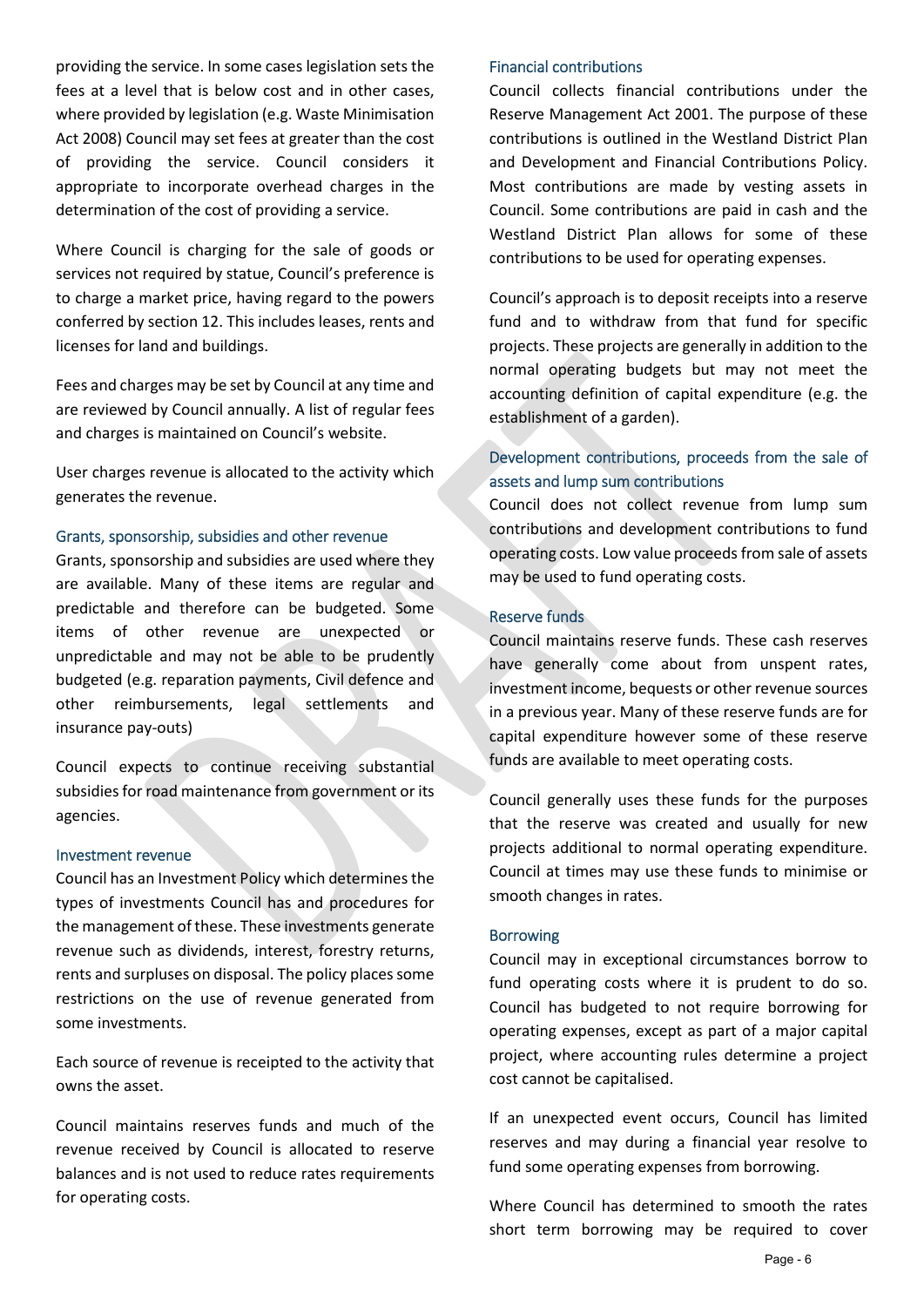expenditure, these circumstances are due to timing differences.

### Rates

Having been prudent and appropriately exhausting all other funding sources, Council funds its remaining operating expenses from rates. For many activities this is the main funding source.

Council must determine whether the portion of an activity to be funded from rates is to be funded from a general rate or a targeted rate.

In doing this, while considering all the matters of section 101(3), Council placed emphasis on developing a simple more easily understood rating system. Council has taken the view that rates are more akin to a tax and are not a payment for services received.

As a result the default stance is that an activity should be funded from the general rate unless Council determines a targeted rate is justified to more appropriately allocate the rates to a community or sector or connected property.

# Summary of sources of funding for operating expenditure by activity

Council has developed the above preferences for the use of the funding sources after completing the activity analysis for each activity in its Funding Needs Analysis. Table 1 describes the extent each funding source is used expressed in ranges. These ranges are expressed as a percentage of the cost of the activity. A key to interpret the graphics follows the table.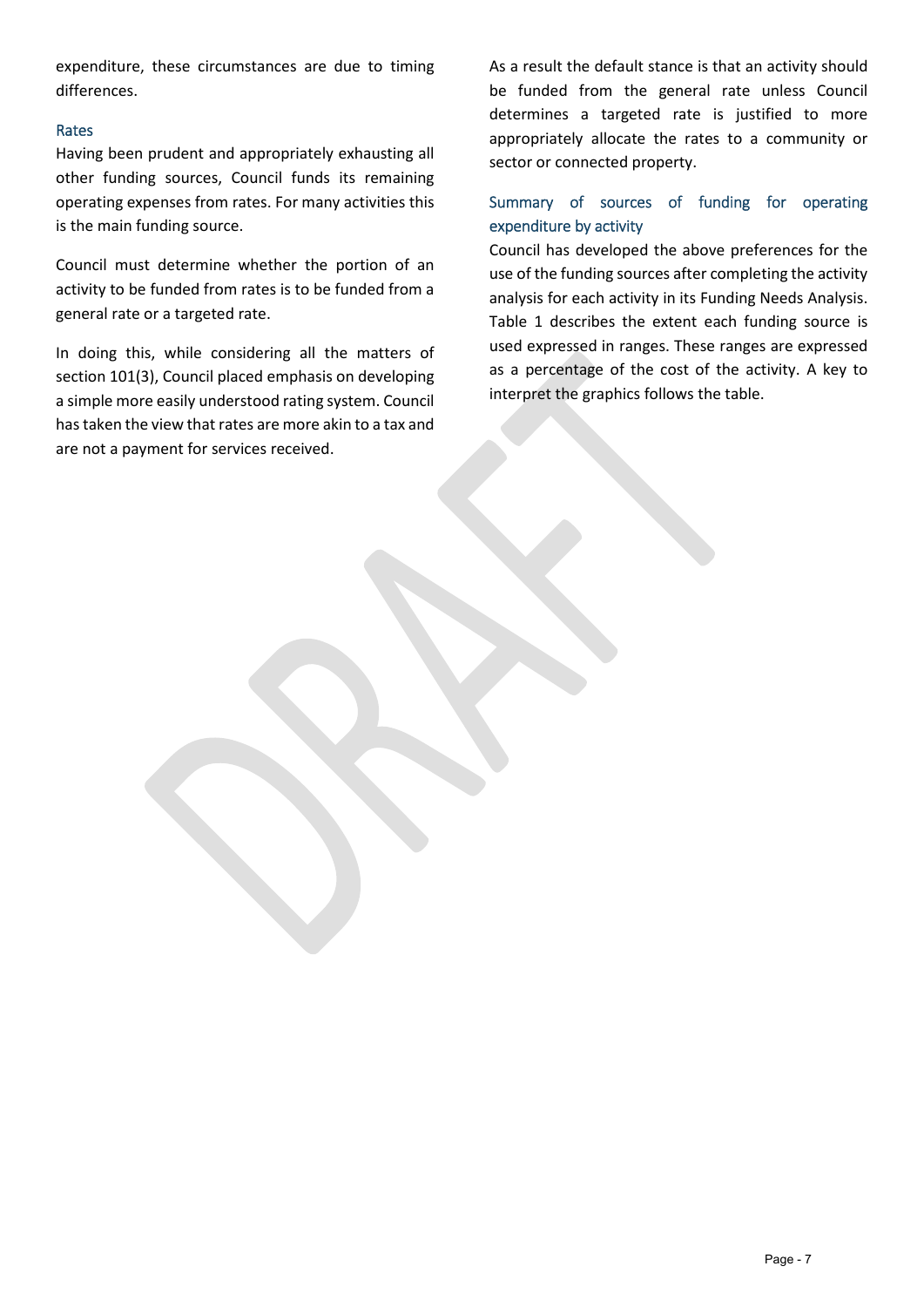# Table 1: Summary of funding sources by activity

| <b>Activity</b>                            | <b>User</b><br>charges | Grants,<br>subsidies | Invest.<br><b>Income</b> | Fin.<br>Cont.      | <b>Reserve</b><br><b>Funds</b> | <b>Borrowing</b>   | General<br><b>Rates</b> | <b>Targeted</b><br>rates |
|--------------------------------------------|------------------------|----------------------|--------------------------|--------------------|--------------------------------|--------------------|-------------------------|--------------------------|
|                                            |                        | & other              |                          |                    |                                |                    |                         |                          |
| Leadership:                                |                        |                      |                          |                    |                                |                    |                         |                          |
| Democracy                                  | X                      | x                    | x                        | x                  | x                              | x                  | $\checkmark$            | X                        |
| <b>Corporate Services</b>                  | $\checkmark$           | x                    | X                        | X                  | x                              | x                  | $\checkmark$            | $\pmb{\mathsf{X}}$       |
| <b>Council Controlled Organisations</b>    | x                      | x                    | $\checkmark$             | X                  | x                              | X                  | X                       | x                        |
| <b>Planning &amp; Regulatory Services:</b> |                        |                      |                          |                    |                                |                    |                         |                          |
| <b>Inspections &amp; Compliance</b>        | $\checkmark$           | $\checkmark$         | x                        | X                  | x                              | x                  | $\checkmark$            | $\pmb{\mathsf{x}}$       |
| <b>Responsible Camping</b>                 | X                      | $\checkmark$         | x                        | X                  | x                              | x                  | X                       | X                        |
| <b>Resource Management</b>                 | $\checkmark$           | x                    | x                        | x                  | $\pmb{\mathsf{x}}$             | x                  | $\checkmark$            | X                        |
| <b>CDEM</b>                                | x                      | x                    | x                        | X.                 | $\mathbf{x}$                   | x                  | $\checkmark$            | X                        |
| <b>Animal Control</b>                      | $\checkmark$           | x                    | X                        | X                  | X                              | x                  | $\checkmark$            | X                        |
| <b>Community Services:</b>                 |                        |                      |                          |                    |                                |                    |                         |                          |
| <b>Community Dev &amp; Assistance</b>      | x                      | $\checkmark$         | $\pmb{\times}$           | X                  | X                              | x                  | $\checkmark$            | $\checkmark$             |
| <b>Community Halls</b>                     | x                      | x                    | X                        | X                  | x                              | $\mathsf{x}$       | $\checkmark$            | $\checkmark$             |
| <b>Township Development Fund</b>           | X                      | x                    | $\mathsf{x}$             | x                  | x                              | $\mathsf{x}$       | x                       | $\checkmark$             |
| <b>Facilities, &amp; Leisure Services:</b> |                        |                      |                          |                    |                                |                    |                         |                          |
| Library                                    | $\checkmark$           | $\checkmark$         | x                        | X                  | x                              | x                  | $\checkmark$            | X                        |
| <b>Museum</b>                              | $\checkmark$           | $\pmb{\mathsf{x}}$   | X                        | $\mathsf{x}$       | x                              | x                  | $\checkmark$            | X                        |
| <b>Swimming Pools</b>                      | X                      | $\mathsf{x}$         | X                        | x                  | $\mathsf{X}$                   | x                  | X                       | $\checkmark$             |
| <b>Visitor Information</b>                 | X                      | x                    | X                        | X                  | $\mathsf{x}$                   | X                  | x                       | $\checkmark$             |
| <b>Parks &amp; Reserves</b>                | $\checkmark$           | x                    | X                        | $\mathsf{X}$       | $\checkmark$                   | x                  | $\checkmark$            | $\checkmark$             |
| <b>West Coast Wilderness Trail</b>         | X                      | x                    | X                        | X                  | $\mathsf{x}$                   | x                  | X                       | $\checkmark$             |
| <b>Public Toilets</b>                      | X                      | x                    | $\mathsf{x}$             | x                  | x                              | x                  | $\checkmark$            | x                        |
| <b>Land &amp; Buildings</b>                | $\checkmark$           | X                    | x                        | x                  | x                              | x                  | ✓                       | X                        |
| <b>Cemeteries</b>                          | $\checkmark$           | x                    | X                        | X                  | x                              | X                  | $\checkmark$            | $\mathsf{x}$             |
| <b>Wild Foods Festival &amp; Events</b>    | X                      | X                    | $X -$                    | x                  | X                              | X                  | X                       | $\checkmark$             |
| Infrastructure:                            |                        |                      |                          |                    |                                |                    |                         |                          |
| <b>Land Transport</b>                      | $\mathbf{x}$           | $\checkmark$         | $\mathsf X$              | $\pmb{\mathsf{x}}$ | $\pmb{\mathsf{x}}$             | $\pmb{\mathsf{x}}$ | $\checkmark$            | $\pmb{\mathsf{x}}$       |
| <b>Drinking Water</b>                      | $\pmb{\mathsf{x}}$     | $\checkmark$         | $\checkmark$             | $\pmb{\mathsf{x}}$ | $\pmb{\mathsf{x}}$             | $\checkmark$       | $\pmb{\mathsf{X}}$      | $\checkmark$             |
| Wastewater                                 | $\checkmark$           | X                    | $\pmb{\mathsf{X}}$       | $\pmb{\mathsf{X}}$ | $\pmb{\mathsf{X}}$             | $\mathsf{x}$       | $\pmb{\mathsf{X}}$      | $\checkmark$             |
| Stormwater                                 | $\pmb{\times}$         | $\pmb{\mathsf{x}}$   | $\pmb{\mathsf{X}}$       | $\pmb{\mathsf{x}}$ | $\pmb{\mathsf{x}}$             | $\pmb{\mathsf{X}}$ | $\pmb{\mathsf{x}}$      | $\checkmark$             |
| <b>Solid Waste</b>                         | $\checkmark$           | $\pmb{\mathsf{x}}$   | $\pmb{\mathsf{X}}$       | $\pmb{\mathsf{x}}$ | $\pmb{\mathsf{x}}$             | $\pmb{\mathsf{x}}$ | $\checkmark$            | $\checkmark$             |

| <b>Range Name</b> | Range         | <b>Key</b> |
|-------------------|---------------|------------|
| <b>Unlikely</b>   | 0             | X          |
| <b>Minimal</b>    | 0% - 20%      |            |
| Low               | 20% -40%      |            |
| <b>Moderate</b>   | 40% - 60%     |            |
| High              | $60\% - 80\%$ |            |
| <b>Most</b>       | 80% - 100%    |            |
| All               | 100%          |            |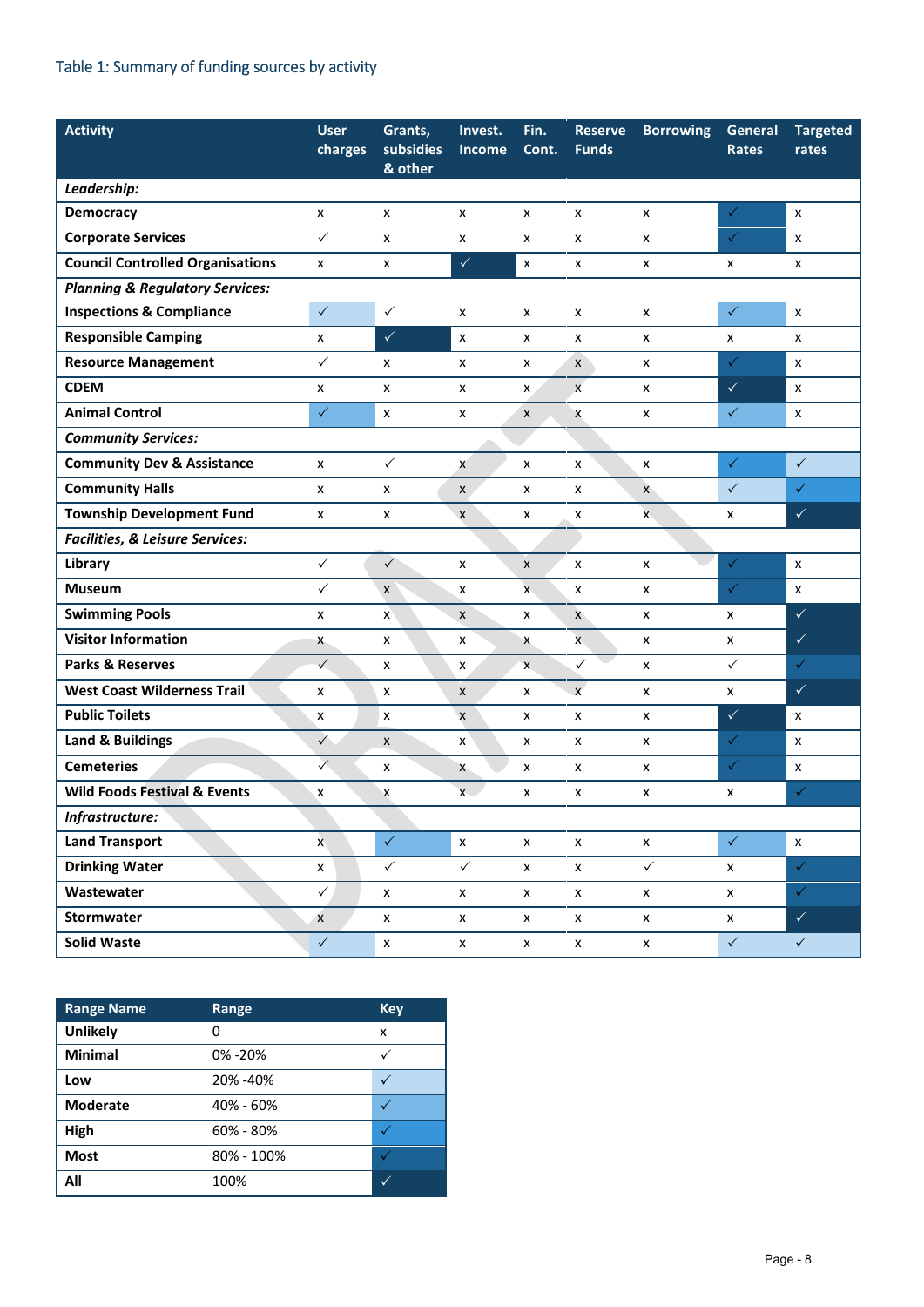Council budgets will normally be set within these ranges. As these ranges are expressed as a percentage of the cost of the activity they may change over time because of changes in expenditure rather than changes in revenue. Budgets are set within these ranges, it is however likely that actual funding sources may be different from budgeted funding sources due to unexpected events happening during a financial year. In years subsequent to 2021/22, if budgets were marginally outside these ranges, it is unlikely that Council will consider this to be a matter with a high degree of significance. As such Council is unlikely to update the policy. Significant changes are required to have the policy updated and these may require to be consulted upon.

# Funding Sources for Capital Costs

Capital costs are those costs associated with the purchase and improvement of assets and for the repayment of debt. The funding sources for capital costs include:

### User charges

User charges are generally not available for capital costs as individual user contributions would generally be too large to be affordable. Borrowing and charging users annually for financing costs (interest and principal) via rates is often a more affordable method of charging users contributions.

Council does charge for capital works that are solely for private benefit (e.g. a network extension to a single dwelling) or where capital works are undertaken outside of asset management plans at the request of individuals (e.g. a rural seal extension for dust suppression).

### Grants, subsidies, and other revenue

Council relies on a significant subsidy for capital works in its roads and bridges activity. Other activities are able to access grants and subsidies from time to time. Other revenue can be from many and varied sources and is unlikely to be predictable enough to budget for in advance. Other revenue used to fund capital expenditure could include bequests, insurance payouts, and legal settlements.

Grants, subsidies and other revenue are used wherever they are available.

#### Development contributions

Council has chosen not to collect development contributions.

#### Financial contributions

Council collects financial contributions under the Resource Management Act 2001. The purpose of these contributions is outlined in the Westland District Plan and Development and Financial Contributions Policy. Most contributions are received as revenue by the vesting of assets in Council; some contributions (reserve contributions) are paid to Council.

Council's approach is to deposit receipts into a reserve fund and to draw funds from that account for specific projects that meet the purpose for which the funds were collected.

Council has a Development and Financial Contributions Policy that, in addition to the requirements of sections 101(3) and 103 describes funding matters further as stipulated by section 106(2)(c).

#### Proceeds from the sale of assets

From time to time Council disposes of assets. Many of these are low value items and the revenue is received by the activity that owns the assets.

Council's property activity holds some higher value assets that are intended for sale. Unrestricted proceeds from the sale of these assets will be used to repay debt, unless resolved otherwise by Council. Restricted revenues will be placed in a reserve fund and used for the purpose required by the document that imposes the restriction (e.g. endowments).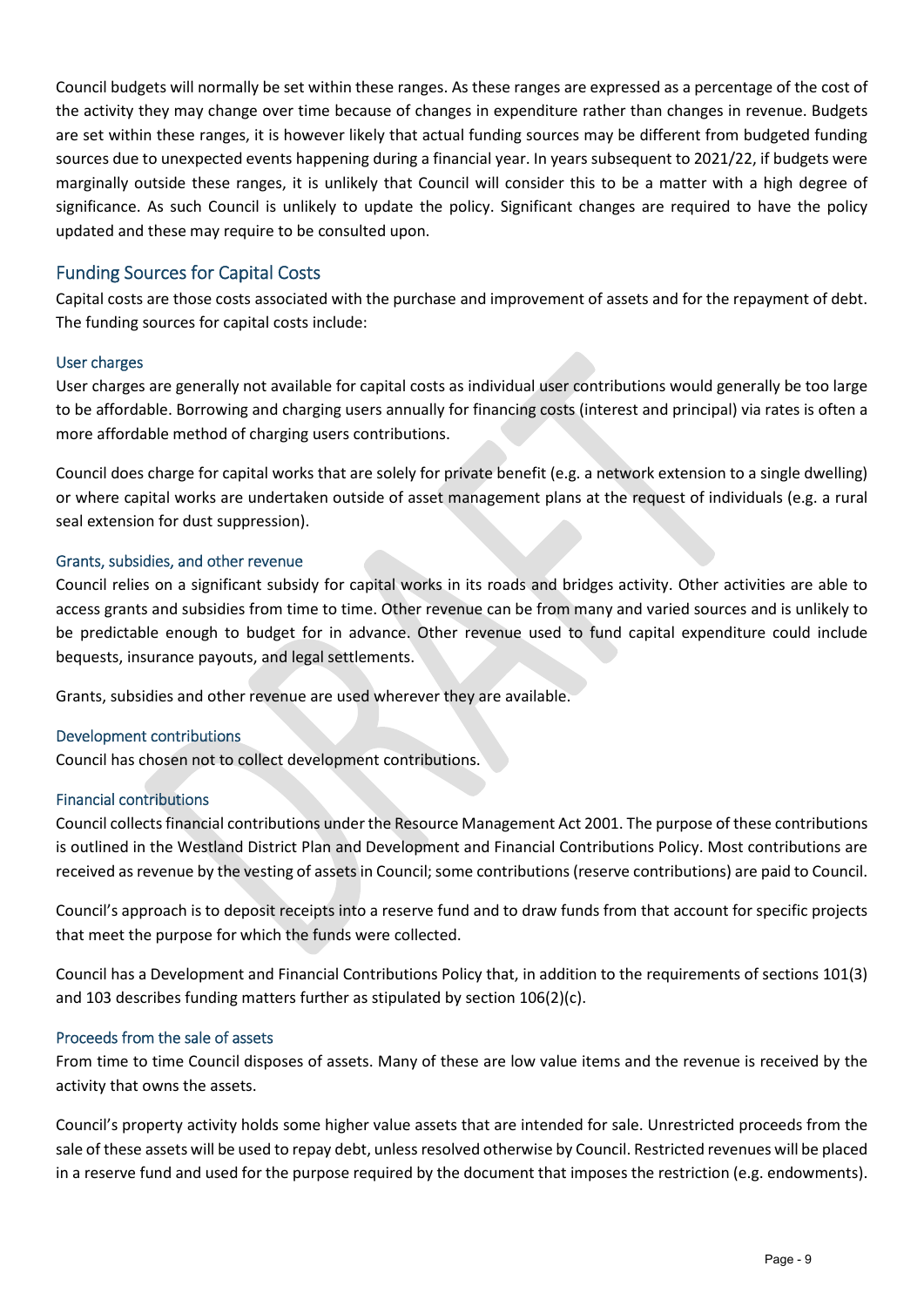### Reserve funds

Council maintains various reserve funds for capital projects and will approve the use of the funds when a project meets the specific criteria for the reserve. These reserve funds may include bequests, depreciation or asset renewal reserves and financial contribution reserves.

#### Borrowing

For larger capital projects that provide a long-term benefit to the community, Council may determine that borrowing the funds is an appropriate method of allocating the costs of a project over time to users.

Borrowing, both the capital (principal) and interest components, is generally repaid by future rates or from depreciation reserves. Council may resolve to capitalise interest repayments on some debt, where it considers it most likely (prudent) that another funding source (e.g. property sales or grants) will be able to repay the accumulating debt.

Where it is not practical to obtain third party revenue and where reserve funds haven't previously been set aside, Council prefers borrowing as a funding source. Borrowing spreads the cost of the project over a longer period, smoothing changes in rates and contributing to intergenerational equity.

#### Lump sum contributions

Council has the option when undertaking a major project to seek lump sum contributions to the capital cost of the project from those who are identified in the projects 'capital project funding plan'<sup>3</sup>. Lump sum contributions are provided for in the Local Government (Rating) Act 2002 and have stringent requirements placed on how they are used. Where a lump sum payment option is proposed ratepayers choose to participate or not. Council has previously used these provisions and may do so in the future.

Council will consider for major projects, requiring funding from borrowing, whether it wishes to seek lump sum contributions.

#### Rates

Rates are used firstly to fund the day to day operational expenses including depreciation and borrowing interest costs. A portion of rates funds the capital (principal) repayments of debt where there are no depreciation reserves, generally using table loan calculations. Rates will be used to fund some small items of capital expenditure. Rates are not a practicable method to fund large projects in the year of expenditure.

Council funds some capital projects, for maintaining service levels, in advance by collecting rates for depreciation (an operating expense). These funds are placed into depreciation or asset renewal reserve funds.

#### Analysis for capital expenditure by activity

Council has developed the above preferences for the use of the funding sources for capital costs after completing the activity analysis for each activity in its Funding Needs Analysis. Council will fund capital costs on the same basis as determined by the operating costs funding policy, unless Council resolves otherwise. Such a resolution that follows the following funding guidelines will be considered consistent with this policy and not require amendment to the policy. It is not practicable to determine a funding policy for an unknown future project at this time.

Council uses the following guidelines when considering the funding of capital projects:

- A Funding Needs Analysis will be completed.
- All projects are first funded from grants, subsidy or other revenue.
- Renewal projects that maintain the same service level are then funded from reserves set aside for this purpose.

<sup>3</sup> Local Government (Rating) Act 2002 - s.117A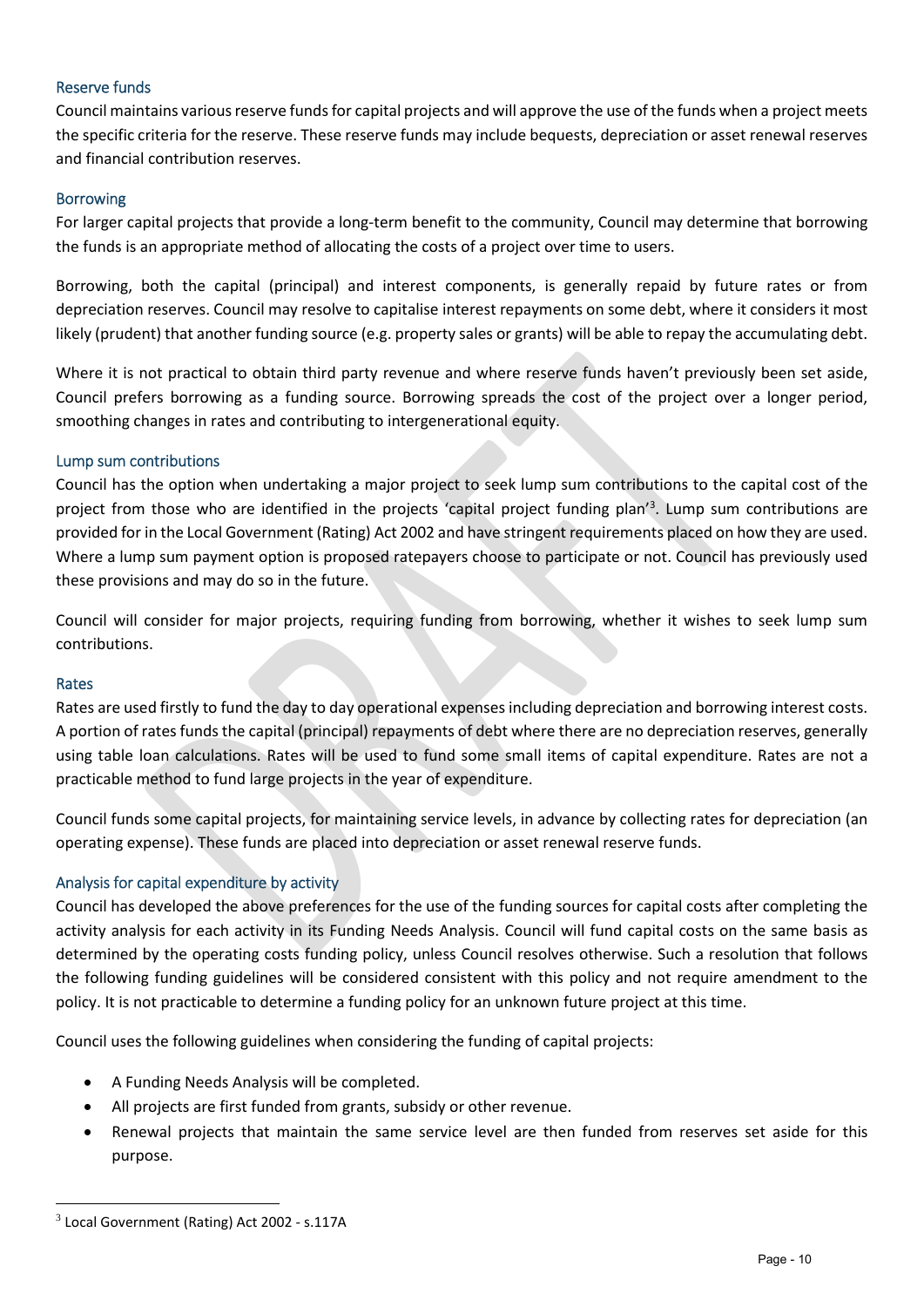- Other reserve funds (e.g. financial contributions) are considered.
- Lump sum rating options are considered.
- Capital projects that have exhausted previous funding sources or are for new or increased service levels or for growth are then funded from borrowing.

A single project may have a mix of each of these funding options.

Generally it is not practical to create separate funding policies for each and every capital project. Council will only do this when a project is particularly large, affects a particular group or does not fit with an existing funding policy or activity. Whenever Council resolves to consider funding for a capital project Council will consider the sources of funds above and the guidelines for applying those to a capital project. Generally Council will resolve the funding policy at the time the project is proposed in an Annual Plan or Long-term Plan.

# Overall impact funding considerations

Council is required by section 101(3)(b) to consider the overall impact of the allocation of liability for revenue needs on the community. It allows Council, as a final measure, to modify the overall mix of funding in response to these considerations.

- 1. Council may use accounting provisions and reserve funds to spread the costs of activities over multiple years for the purpose of smoothing the cost to users and ratepayers.
- 2. While an unbalanced budget is neither prudent nor sustainable in the long term, Council may choose to not fund some operating costs in the short term:
	- a. In order to phase costs and set rates at affordable levels.
	- b. Where short term expenditure [projects] is expected to deliver long term savings
- 3. Council may waive or discount fees and charges where it considers it appropriate to do so. Some matters Council may consider in deciding whether it is appropriate to waive fees are for social reasons, for the promotion of events and facilities, for commercial reasons, or to compensate for poor service.
- 4. Council may remit rates where it considers it appropriate to do so and as documented in the Rates Remissions Policy. These policies address social matters as well as adjusting rates for benefits that differ for some rates assessments (e.g. additional or no provision of some services).
- 5. Council having determined to use a differentiated rate will modify the rate to adjust the rate for different rating categories. This adjustment is complex and takes account of the matters raised in paragraph two of the introduction to this policy.

## Rates

Council's final consideration of revenue and financing policy for rates comes:

- After consideration of how the funding source will be used to fund operating and capital costs, and
- After that has been applied to activities in the Funding Needs Analysis, and
- After being adjusted for the overall funding considerations.

The following section outlines the revenue and financing policy requirements that are relevant to setting rates. To have a full understanding of rates they should be read having regard to the analysis above and in conjunction with the Rating Policy, Funding Impact Statement and Rates Resolution.

## General rates

Council has chosen to have two general rates; a uniform annual general charge (UAGC) and a general rate based on the value of the property.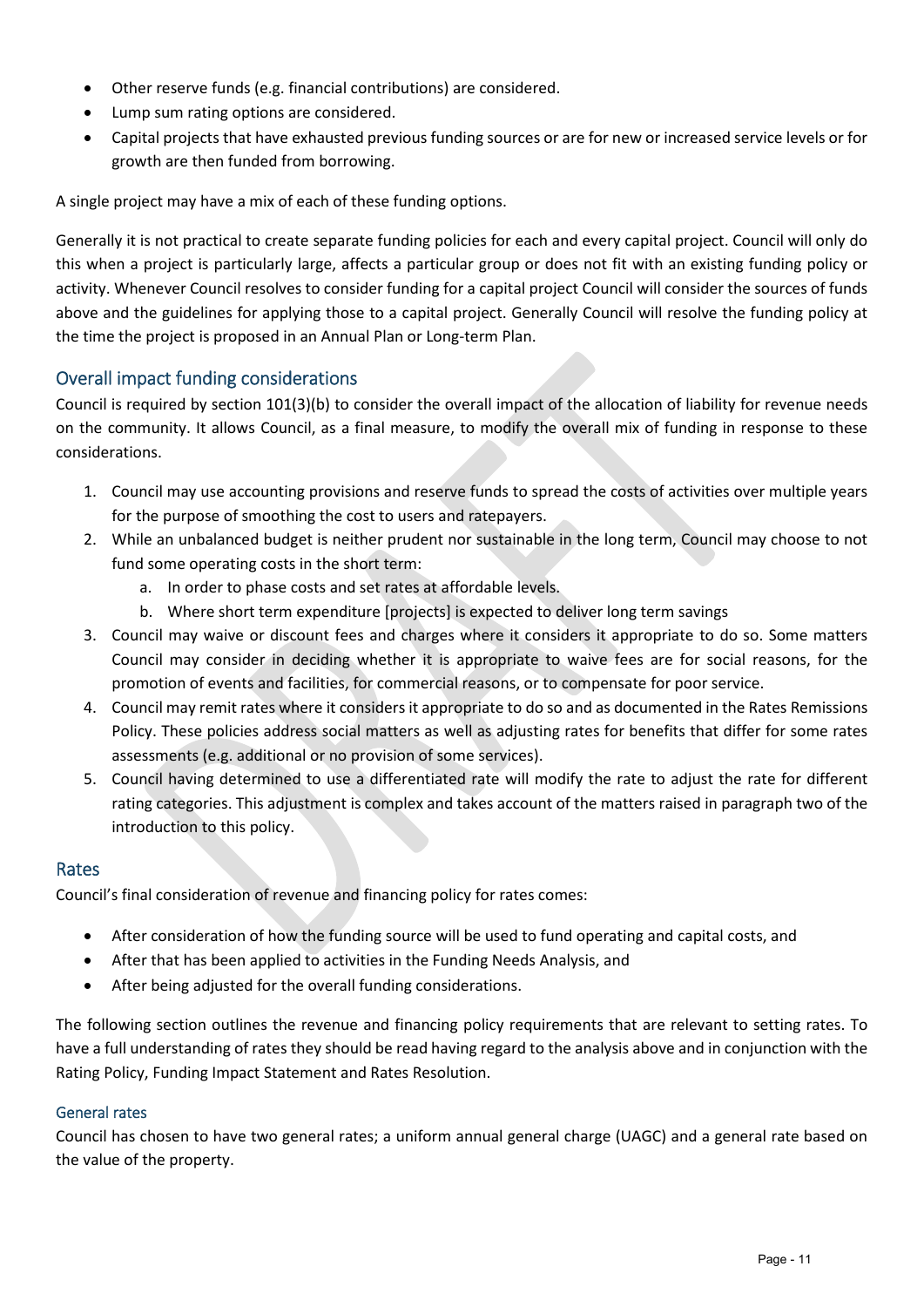Council has chosen capital value as the basis by which to calculate the general rate and to apply a differentiated general rate based on the use of a rating unit. The Rating Policy documents how Council calculates the general rate differentials.

Council has determined in its Funding Needs Analysis that all or part of the following activities should be funded from the general rate.

- Democracy
- Corporate services
- Inspections and compliance
- Resource management
- Civil Defence Emergency Management
- Animal control
- Community Development and Assistance
- Community Halls
- Library
- Museum
- Parks and Reserves
- Public toilets
- Land and Buildings
- Cemeteries
- Land Transport
- Solid Waste

The UAGC is assessed on each rateable rating unit and is used to fund all activities funded from general rates. The Rating Policy document describes how Council calculates the UAGC.

## Targeted rates

Council has determined in its Funding Needs Analysis that all or part of the following activities should be funded from targeted rates:

- Community Development and Assistance
- **•** Community Halls
- Township Development Fund
- Swimming Pools
- Visitor Information Services
- Parks and Reserves
- Land and Buildings
- West Coast Wilderness Trail
- Drinking Water
- Wastewater
- Stormwater
- Solid Waste

In funding the above activities from targeted rates Council uses the following types of targeted rates. More information on the calculation of each rate, including the percentage of the rate requirement of an activity to be collected for each rate and the rating area maps, can be found in the Rating Policy.